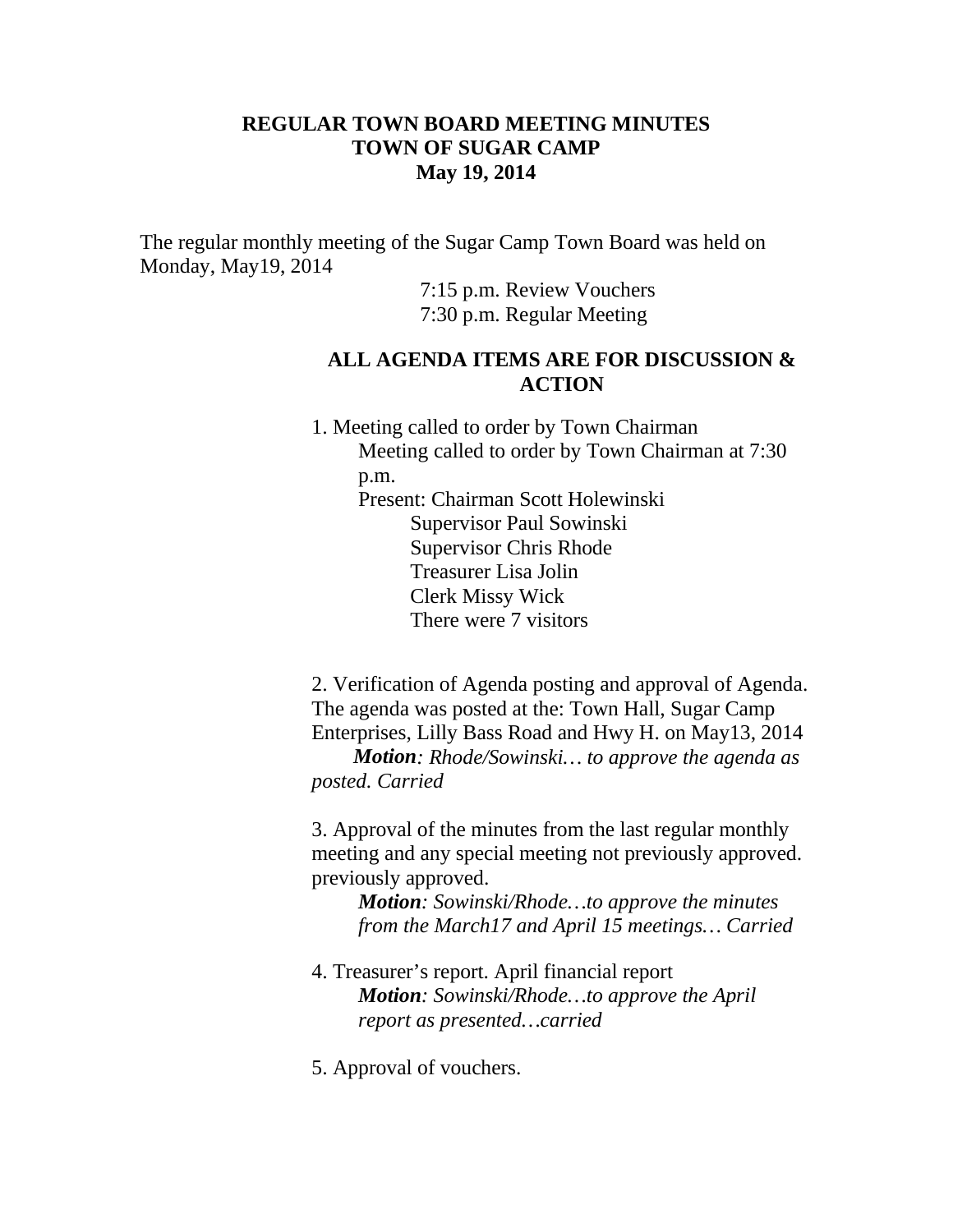*Motion: Sowinski/Rhode … to approve the vouchers as presented…carried*

- 6. Public Comments: None
- 7. Correspondences: None
- 8. Old Business: None
- 9. New Business: A. County Recycling Grant A. 2013 receipts turned in were not eligible for the recycling grant. Discussions on what is eligible in 2014 were discussed. Chris will check into the possibility of Tire Recycle and/or chipper/shredder possibilities.

*Motion: Rhode/Sowinski to contact Hanson's Garden Center and have them return the Credit we have at their store…Carried*

B. Delinquent Property Tax

*Motion: Sowinski/Rhode to send a second letter out. Will review the unpaid taxes in August…Carried*

C. Fuel Tanks

*Motion: Holewinski/Sowinski to have 1000 gallon and 300 gallon fuel tanks installed, not to exceed \$10,000.00. Chris will supervise the project…Carried*

D. Lawn Mower

*Motion: Rhode/Sowinski to purchase Toro Lawn mower…Carried*

- E. Air Conditioning for Town Hall Scott will get bids from 2 local A/C businesses
- F. Discuss Long Term Capital Outlay projects *Motion: Rhode/Sowinski to do the projects voted on at the Annual meeting…Carried*
- G. Quote on 1-ton truck